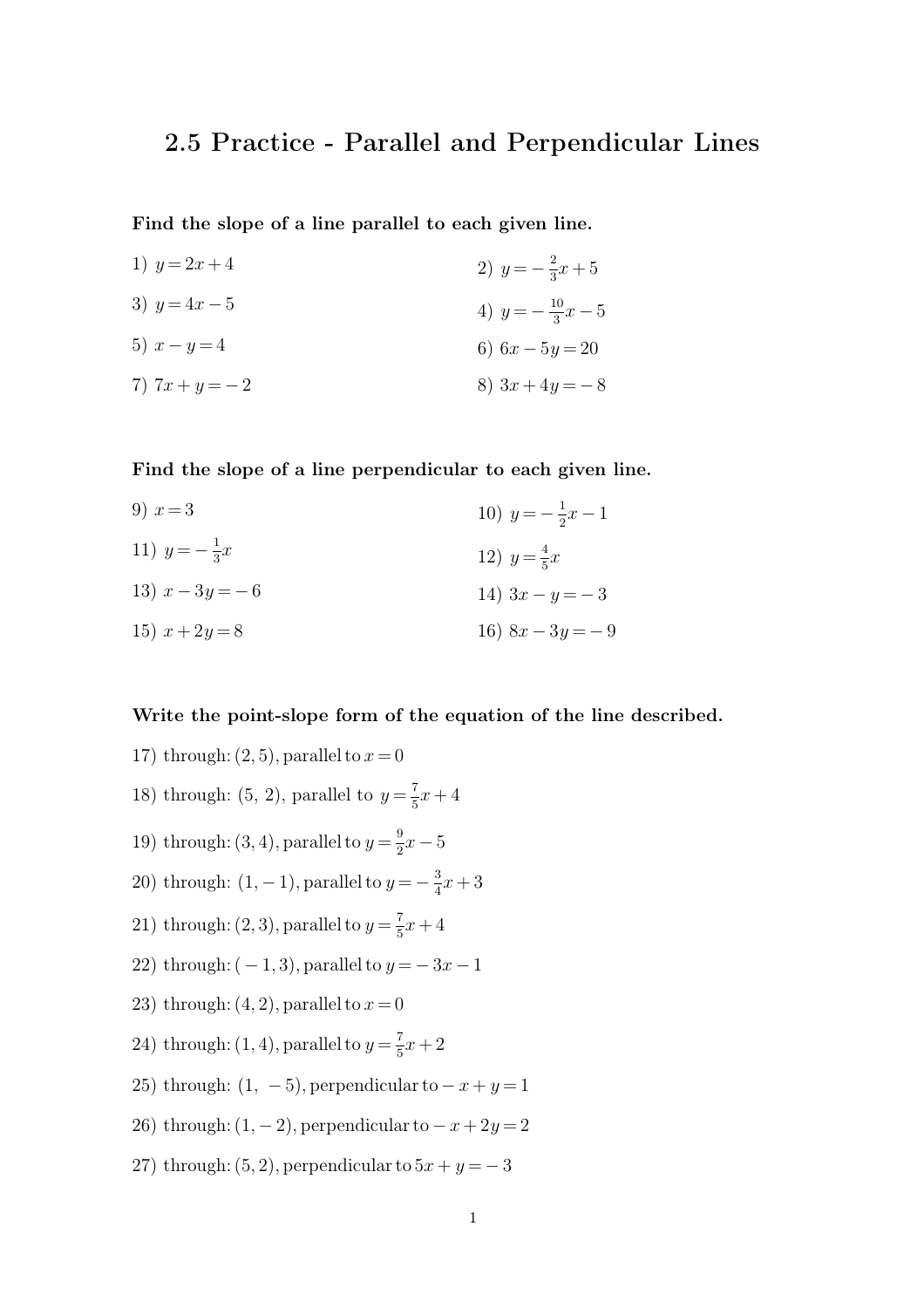- 28) through:  $(1, 3)$ , perpendicular to  $-x+y=1$
- 29) through:  $(4, 2)$ , perpendicular to  $-4x + y = 0$
- 30) through:  $(-3, -5)$ , perpendicular to  $3x + 7y = 0$
- 31) through:  $(2, -2)$  perpendicular to  $3y x = 0$
- 32) through:  $(-2, 5)$ . perpendicular to  $y 2x = 0$

## **Write the slope-intercept form of the equation of the line described.**

33) through:  $(4, -3)$ , parallel to  $y = -2x$ 34) through:  $(-5, 2)$ , parallel to  $y = \frac{3}{5}$  $\frac{5}{5}x$ 35) through:  $(-3, 1)$ , parallel to  $y = -\frac{4}{3}$  $\frac{4}{3}x-1$ 36) through:  $(-4,0)$ , parallel to  $y=-\frac{5}{4}$  $\frac{5}{4}x + 4$ 37) through:  $(-4, -1)$ , parallel to  $y = -\frac{1}{2}$  $rac{1}{2}x + 1$ 38) through:  $(2, 3)$ , parallel to  $y = \frac{5}{2}$  $\frac{5}{2}x-1$ 39) through:  $(-2, -1)$ , parallel to  $y = -\frac{1}{2}$  $rac{1}{2}x-2$ 40) through:  $(-5, -4)$ , parallel to  $y = \frac{3}{5}$  $\frac{3}{5}x-2$ 41) through:  $(4, 3)$ , perpendicular to  $x + y = -1$ 42) through:  $(-3, -5)$ , perpendicular to  $x + 2y = -4$ 43) through:  $(5, 2)$ , perpendicular to  $x = 0$ 44) through:  $(5, -1)$ , perpendicular to  $-5x + 2y = 10$ 45) through:  $(-2, 5)$ , perpendicular to  $-x+y=-2$ 46) through:  $(2, -3)$ , perpendicular to  $-2x + 5y = -10$ 47) through:  $(4, -3)$ , perpendicular to  $-x+2y = -6$ 48) through:  $(-4, 1)$ , perpendicular to  $4x + 3y = -9$ 



Beginning and Intermediate Algebra by Tyler Wallace is licensed under a Creative Commons Attribution 3.0 Unported License. (http://creativecommons.org/licenses/by/3.0/)